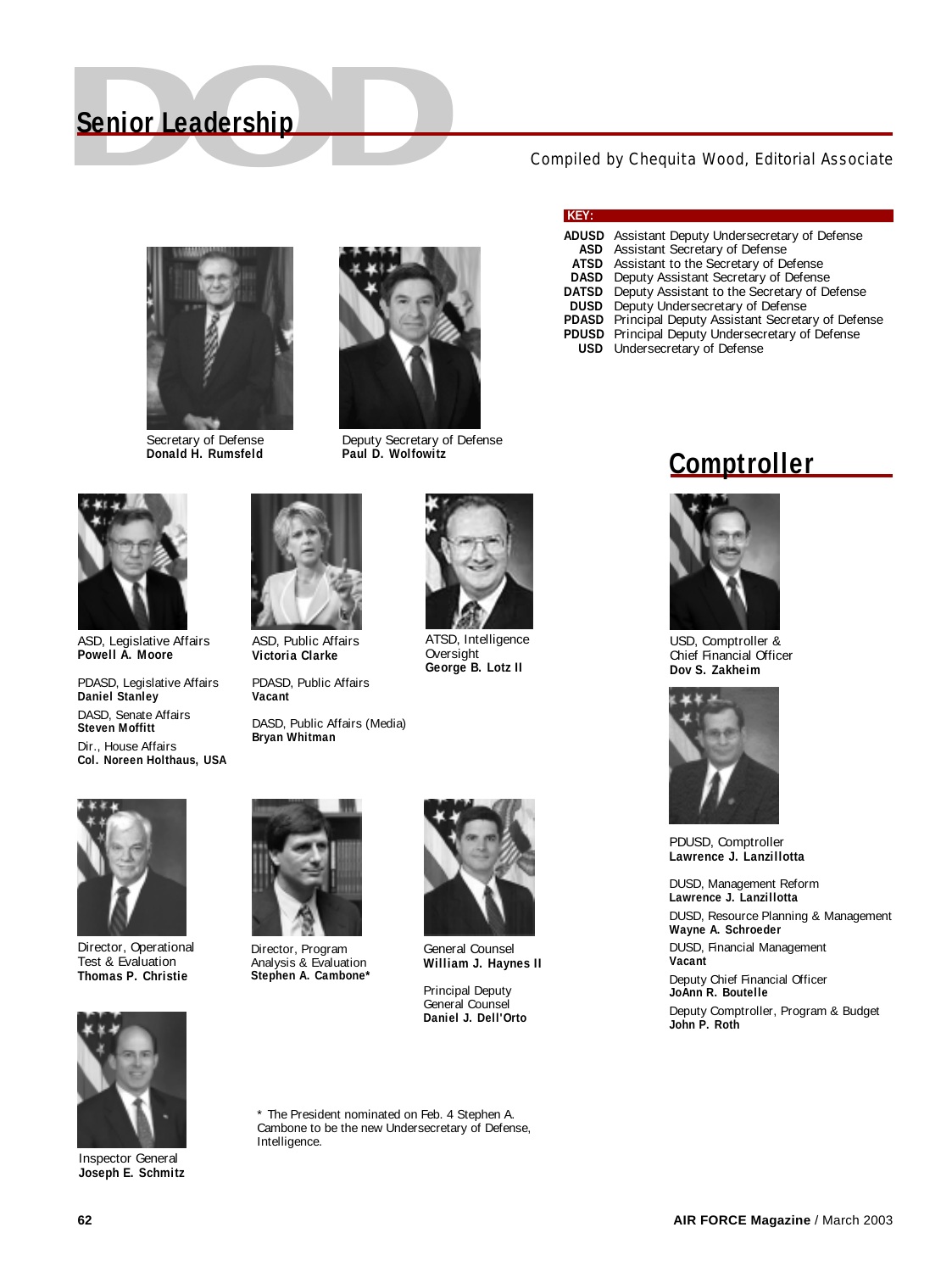### **Acquisition, Technology, & Logistics**



USD, Acquisition, **Edward C. Aldridge Jr.**

ATSD, Nuclear, Chemical, & Biological Defense Programs **Dale E. Klein** DATSD, Chemical & Biological Defense **Anna Johnson–Winegar** DATSD, Nuclear Matters **Frederick S. Celec** DATSD, Nuclear Treaty Programs **Vacant**



**PDUSD, Aquisition,** Technology, & Logistics Technology, & Logistics **Michael W. Wynne**

DUSD, Installations & Environment **Raymond F. DuBois Jr.** Director, Acquisition Resources & Analysis **Nancy L. Spruill** Director, International Cooperation **Alfred G. Volkman** Director, Special Programs **Rear Adm. Richard P. Terpstra, USN** Executive Director, Defense Science Board

Director, Defense Research & Engineering **Ronald M. Sega** DUSD, Advanced Systems & Concepts **Sue C. Payton** DUSD, Laboratories & Basic Sciences **John Hopps Jr.** DUSD, Science & Technology **Charles J. Holland**

DUSD, Acquisition & Technology **Michael W. Wynne** DUSD, Industrial Policy **Suzanne D. Patrick** DUSD, International Technology Security **John A. Shaw** Director, Defense Procurement & Acquisition Policy **Deidre A. Lee** Director, Defense Systems **Glenn F. Lamartin** Director, Small & Disadvantaged Business Utilization **Frank Ramos**

DUSD, Logistics & Materiel Readiness **Diane K. Morales** ADUSD, Logistics Plans & Programs **Louis A. Kratz** ADUSD, Logistics Systems Management **Laura A. Faught** ADUSD, Maintenance Policy, Program & Resources Materiel Readiness **Robert T. Mason** ADUSD, Supply Chain Integration **Alan Estevez** ADUSD, Transportation Policy **Earl B. Boyanton Jr.**

#### **Command, Control, Communications, & Intelligence**



ASD, C3I & Chief Information Officer **John P. Stenbit**

PDASD, C3I **Linton Wells II** DASD, Deputy CIO **Priscilla Guthrie** DASD, C<sup>3</sup>ISR, Space, & Information Technology Programs **Michael Frankel** DASD, Intelligence **Vacant** DASD, Resources **Cheryl J. Roby**

DASD, Security & Information Operations **Carol A. Haave** DASD, Spectrum, Space, Sensors, & C<sup>3</sup> **Steven Price** National Security Space Architect **Brig. Gen. Stephen J. Ferrell, USA**

### **Defense Agencies**

Defense Advanced Research Projects Agency **Anthony J. Tether** Defense Commissary Agency **Maj. Gen. Michael P. Wiedemer, USAF** Defense Contract Audit Agency **William H. Reed** Defense Contract Management Agency **Brig. Gen. Edward M. Harrington, USA** Defense Finance & Accounting Service **Thomas R. Bloom** Defense Information Systems Agency **Lt. Gen. Harry D. Raduege Jr., USAF** Defense Intelligence Agency **Vice Adm. Lowell E. Jacoby, USN** Defense Legal Services Agency **William J. Haynes II** Defense Logistics Agency **Vice Adm. Keith W. Lippert, USN** Defense Security Cooperation Agency **Lt. Gen. Tome H. Walters Jr., USAF** Defense Security Service **William A. Curtis** (acting) Defense Threat Reduction Agency **Stephen M. Younger** Missile Defense Agency **Lt. Gen. Ronald T. Kadish, USAF** National Imagery and Mapping Agency **James R. Clapper Jr.** National Security Agency/Central Security Service **Lt. Gen. Michael V. Hayden, USAF**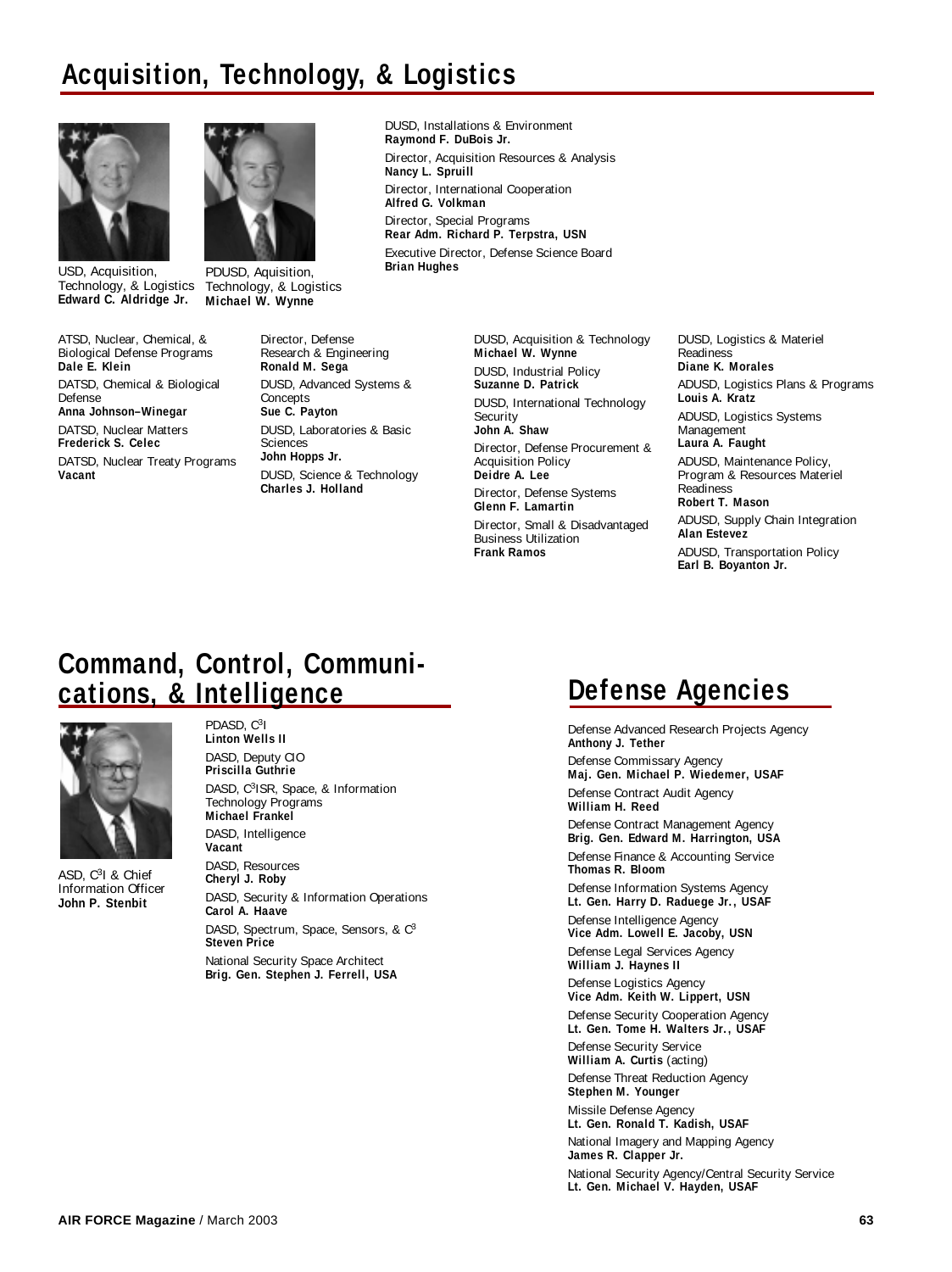### **Policy**



USD, Policy **Douglas J. Feith**

DUSD, Policy Support **Kenneth E. de Graffenreid** PDUSD, Policy **Vacant** DASD, Plans & Resources **Christopher Lamb** DASD, Strategy **Andy Hoehn**

ASD, International Security Affairs **Peter W. Rodman** PDASD, ISA **Peter C.W. Flory** DASD, Africa **Vacant** DASD, Asia & Pacific **Richard Lawless** DASD, POW/Missing Personnel Affairs **Jerry D. Jennings** DASD, Western Hemisphere **Rogelio Pardo–Maurer IV** DUSD, Special Plans & Near East & South Asia **William J. Luti**

ASD, International Security Policy **J. Dyer Crouch II** PDASD, ISP **David J. Trachtenberg** DASD, Eurasia **Mira Ricardel** DASD, Forces Policy **Keith Payne** DASD, NATO & Europe **Ian Brzezinski** DASD, Negotiations Policy **Mark Esper** DUSD, Technology Security Policy & Counterproliferation **Lisa Bronson**

ASD, Special Operations & Low-Intensity Conflict **Vacant** PDASD, SOLIC **Marshall Billingslea** DASD, Counternarcotics **Andre Hollis** DASD, Special Operations & Combating Terrorism **Michael Westphal** DASD, Stability Operations **Joseph J. Collins** DASD, Territorial Security **Vacant**

### **Personnel & Readiness**



USD, Personnel & Readiness **David S.C. Chu**

DUSD, Program Integration **Jeanne B. Fites** DUSD, Readiness **Paul W. Mayberry**



PDUSD, Personnel & Readiness **Charles S. Abell**

ASD, Force Management Policy **Vacant** PDASD, FMP **Gail H. McGinn** DASD, Civilian Personnel **Policy Ginger Groeber** DASD, Equal Opportunity **John M. Molino** (acting) DASD, Military Community & Family Policy **John M. Molino**

DUSD, Military Personnel Policy **Bill Carr** (acting)

ASD, Health Affairs **William Winkenwerder Jr.**

PDASD, Health Affairs **Edward P. Wyatt Jr.** DASD, Clinical & Program

Policy **David N. Tornberg** DASD, Force Health

Protection & Readiness **Ellen P. Embrey**

DASD, Health Budgets & Financial Policy **Nelson M. Ford**

DASD, Health Plan Administration

**Thomas F. Carrato**

DASD, Health Program Integration & External Affairs **Edward P. Wyatt Jr.** Director, Tricare Management Activity

**William Winkenwerder Jr.**

ASD, Reserve Affairs **Thomas F. Hall** PDASD, Reserve Affairs **Craig W. Duehring** DASD, Manpower & Personnel **John D. Winkler** DASD, Materiel & Facilities **Patricia J. Walker** DASD, Military Assistance to Civil Authorities **John G. Hathaway** (acting) DASD, Readiness, Training,

& Mobilization **Maj. Gen. Robert J. St. Onge Jr., USA**

DASD, Resources **Jennifer C. Buck**

#### **Military Departments**



Secretary of the Air Force **James G. Roche**

Undersecretary of the Air Force **Peter B. Teets**



Secretary of the Army **Thomas E. White**

Undersecretary of the Army **Les Brownlee**



Secretary of the Navy **Hansford T. Johnson** (acting)

Undersecretary of the Navy **Susan Morrisey Livingstone**